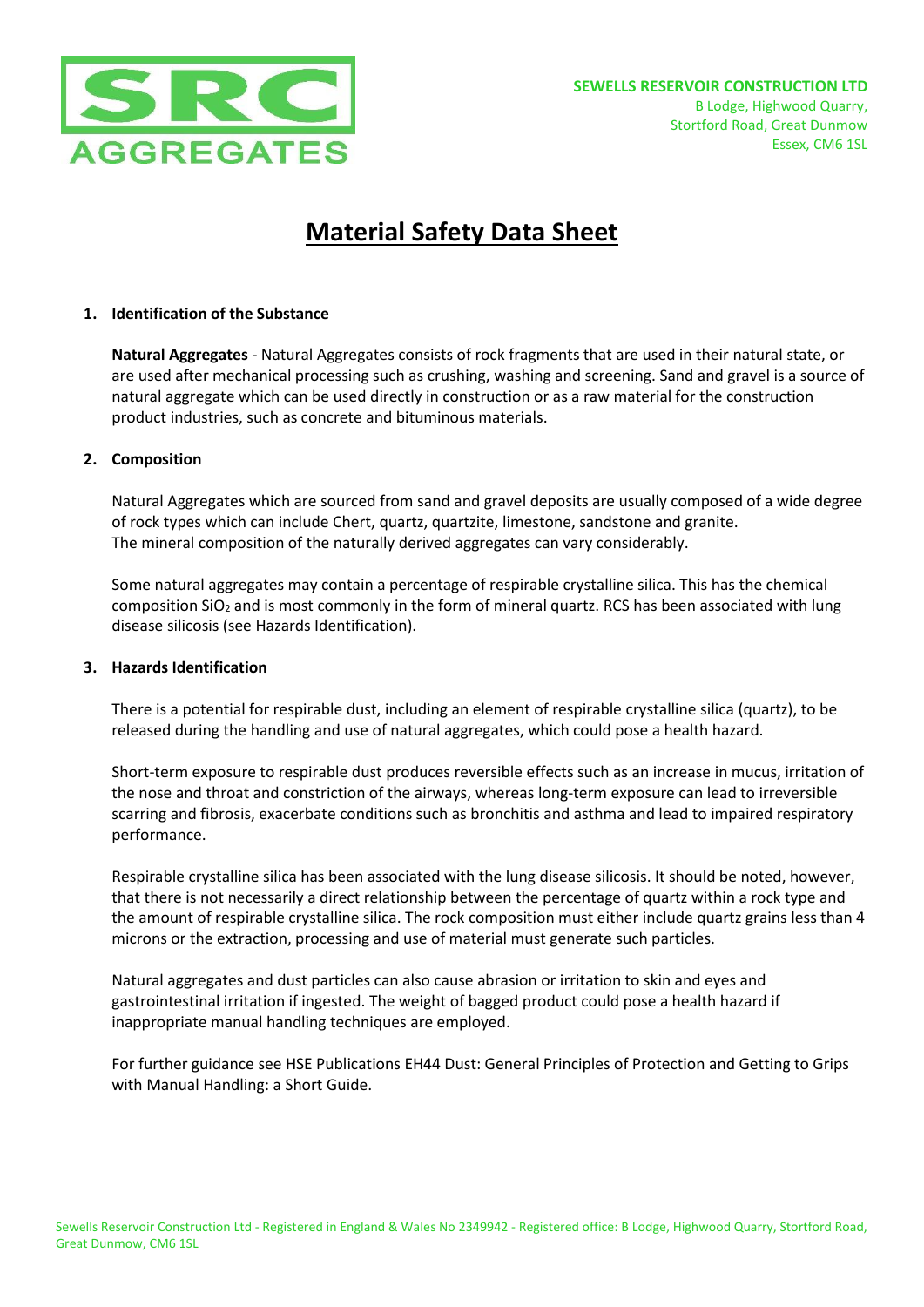#### **4. First AID Measures**

## **General**

Unlikely to be hazardous if handled correctly.

## **Inhalation**

Remove to a dust free area and seek medical attention if breathing difficulties are experienced.

# **Skin**

Wash with soap and water. If prolonged contact causes irritation seek medical attention.

# **Eyes**

Irrigate with plenty of water and seek medical attention if soreness continues.

# **Ingestion**

Give water to drink and seek medical advice.

## **5. Fire Fighting Measures**

No Fire or explosive hazards.

# **6. Accidental Release Measures**

**Personal Precautions –** Avoid inhaling dust and contact with eyes. Where a dust mask or respirator and goggles.

**Environmental measures -** Natural aggregates are inert but may cause a nuisance from soiling of vegetation and property (see Ecological Information).

**Method of cleaning -** If possible, avoid dry sweeping, which generates dust. Vacuum dust where practical or use water sprays to suppress dust.

# **7. Handling and Storage**

**Handling** - The product should be handled in a manner that will minimise the generation of airborne dust. Manual handling of bagged product should be avoided so far as is reasonably practical. Where this is not possible, an assessment should be made, taking into account the load, environment, task, and individual capability and training. Always employ good lifting techniques.

**Storage -** Bagged product should be palletised and kept secure.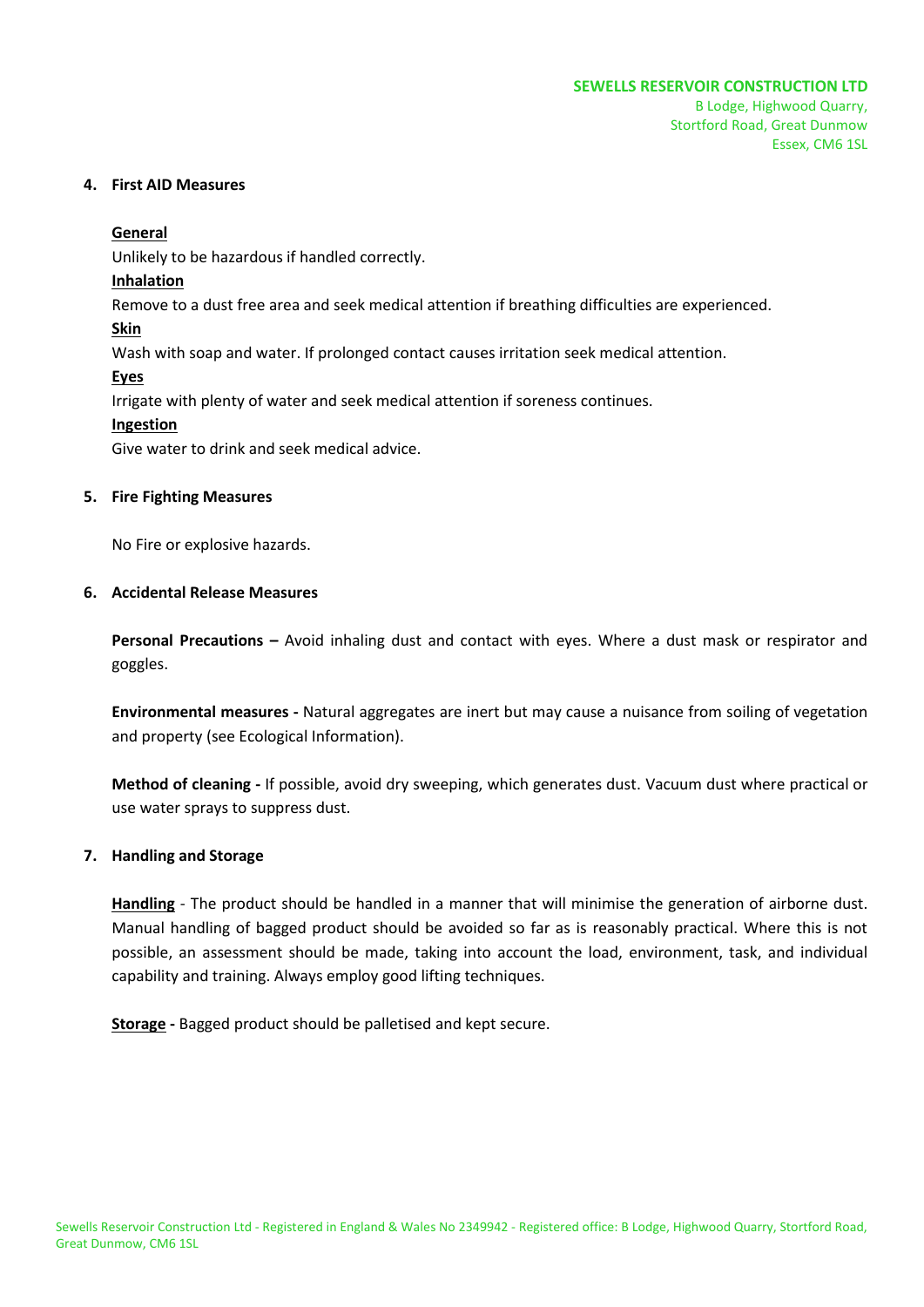## **8. Exposure Controls/Personal Protection**

#### **Work Place Exposure Limits**

- $\bullet$  Total Inhalable Nuisance Dust : 10.0 mg/m<sup>3</sup> (WEL)
- Total Respirable Nuisance Dust: 4.0 mg/m<sup>3</sup>(WEL)
- Respirable Crystalline Silica :  $0.1 \text{ mg/m}^3$  (WEL)

All are given as maximum concentrations and expressed as an 8 Hour Time Weighted Average (8 Hr TWA)

Prevention measures – Use dust extraction, containment suppression where possible. Undertake regular occupational dust surveys where personnel may be exposed to respirable dust and identify and implement further preventative measure as necessary.

Respiratory Protection – Dust masks or respirators should be worn during handling and use of the product to accord with the relevant WEL listed above.

Protection of skin and eyes - Gloves, overalls and goggles should be worn during handling and use of the product.

#### **9. Physical & Chemical Properties**

**Appearance** - Natural aggregates are produced in a wide range of sizes and colours.

**Other Chemical Properties** - Chemical composition will vary depending on the source of the product.

#### **10. Stability and Reactivity**

**Conditions and materials to avoid – Not Applicable** 

# **11. Toxicological Information**

**Description of toxicological properties** - Natural aggregates contain a wide range of particle types and the behaviour, deposition, fate of and response to any particular particle after entry into the human respiratory system depends on their nature and size. Respirable dust approximates to the fraction that penetrates to the gas exchange region of the lung and is associated with health effects (see Hazards Identification).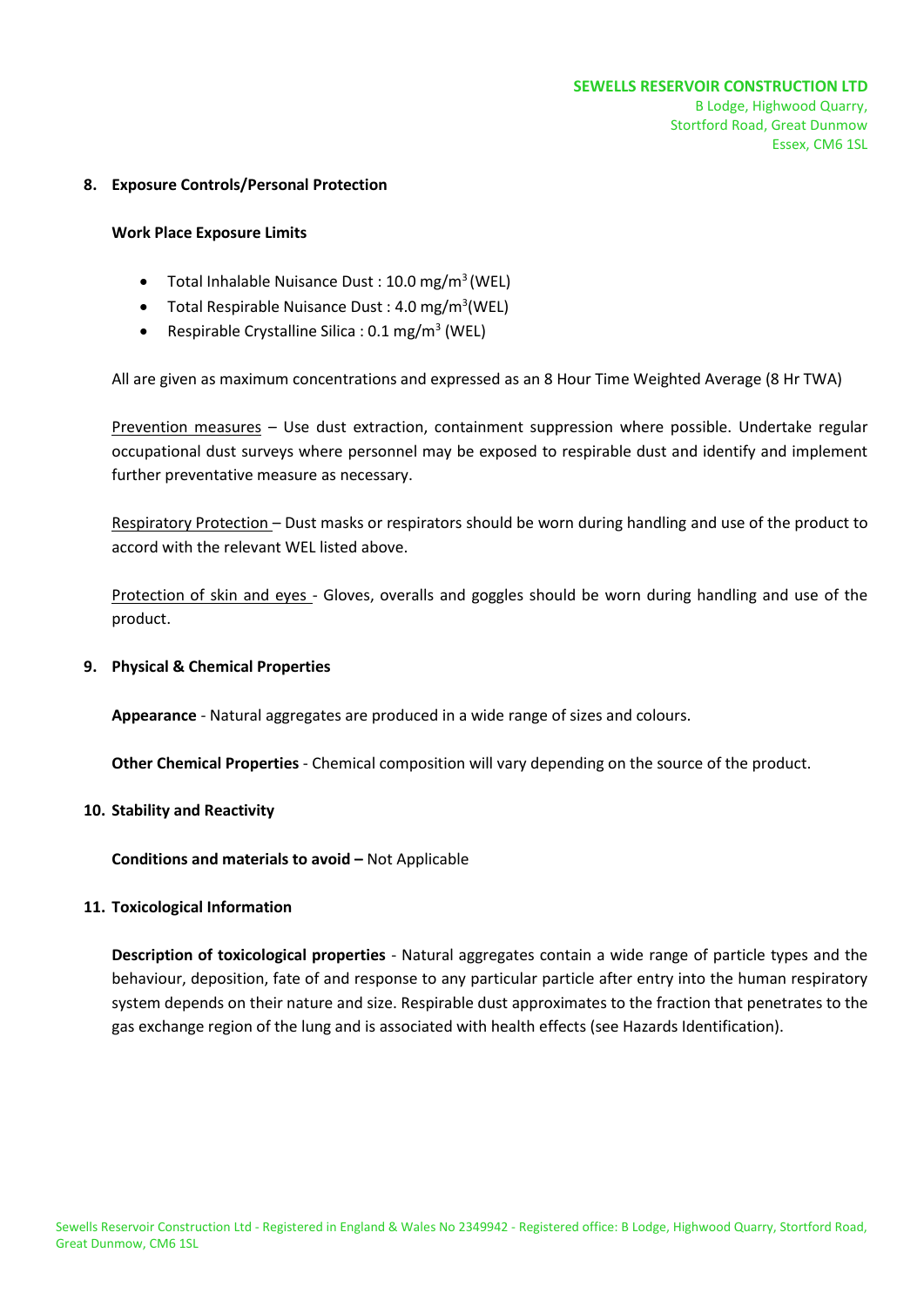## **12. Ecological Information**

**Environmental Assessment** - Fugitive emissions of dust from the handling, use and transportation of natural aggregates can lead to soiling and subsequent damage of sensitive vegetation after prolonged exposure. Natural aggregates are, however, classified as inert and not considered to pose a significant ecological hazard.

## **13. Disposal Considerations**

# **Handling of any residues/waste products**

As an inert material, an approved solid waste disposal or landfill site may be used. Do not burn shrink wrap, bags or other packaging material.

# **14. Transport Information**

**Special carriage precautions –** Not applicable, however, it is recommended that dry fine material be transported by sealed bulk bags and that aggregates should be sheeted or conditioned with water during transportation to minimise the generation of dust.

## **15. Regulatory Information**

Not Classified – The following risk and safety phrases are, however are recommended:

- R48/20 harmful: Danger of serious damage to health by prolonged exposure through inhalation
- S22 Do Not Breath Dust

# **16. Other Information**

**Training advice -** Wear and use PPE

**Recommended uses -** As a construction material and a raw material for other construction materials used in infrastructure and public and private construction projects.

# **Sources of key data used to compile data sheet**

EH40 2005 Workplace Exposure Limits (supplementary amendment 01 October 2006) PPE Regulations 1992 Manual Handling Regulations 1992 (as amended) COSHH Regulations 2002 (as amended) COSHH (Amendment) Regulations 2004